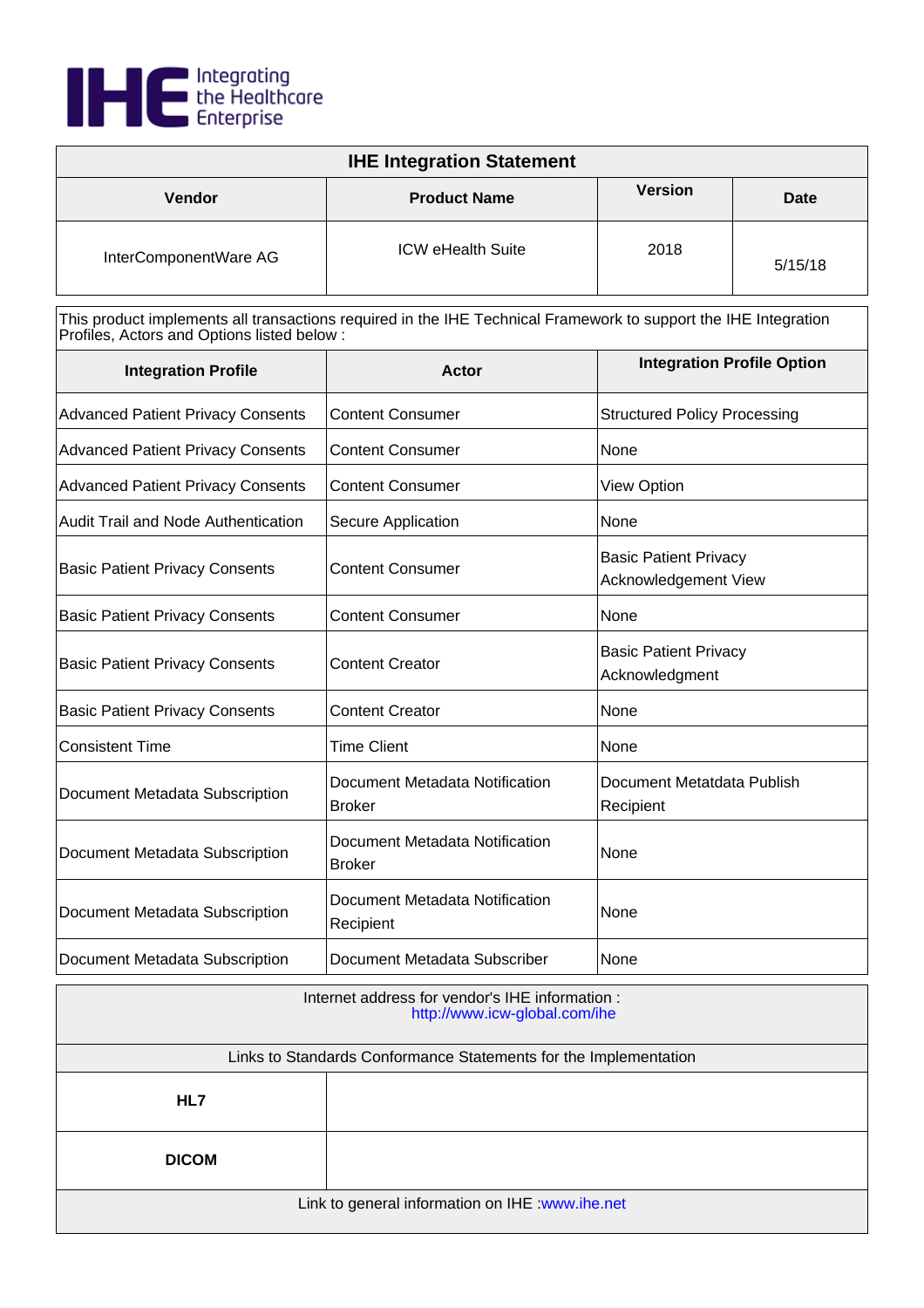

| <b>IHE Integration Statement</b> |                          |                |             |
|----------------------------------|--------------------------|----------------|-------------|
| Vendor                           | <b>Product Name</b>      | <b>Version</b> | <b>Date</b> |
| InterComponentWare AG            | <b>ICW eHealth Suite</b> | 2018           | 5/15/18     |

| <b>Integration Profile</b>                             | Actor                                              | <b>Integration Profile Option</b>              |
|--------------------------------------------------------|----------------------------------------------------|------------------------------------------------|
| <b>Healthcare Provider Directory</b>                   | <b>Provider Information Directory</b>              | <b>Provider Information Feed</b>               |
| <b>Healthcare Provider Directory</b>                   | <b>Provider Information Directory</b>              | None                                           |
| Mobile access to Health Documents                      | <b>Document Recipient</b>                          | None                                           |
| Mobile access to Health Documents                      | <b>Document Responder</b>                          | None                                           |
| <b>Multi-Patient Queries</b>                           | Document Registry                                  | None                                           |
| <b>Patient Administration Management</b>               | <b>Patient Encounter Consumer</b>                  | None                                           |
| <b>Patient Administration Management</b>               | <b>Patient Encounter Consumer</b>                  | Inpatient / Outpatient Encounter<br>Management |
| <b>Patient Demographics Query</b>                      | <b>Patient Demographics Consumer</b>               | None                                           |
| <b>Patient Demographics Query</b>                      | <b>Patient Demographics Supplier</b>               | None                                           |
| Patient Demographics Query for<br>Mobile               | <b>Patient Demographics Supplier</b>               | None                                           |
| Patient Demographic Query HL7 V3                       | <b>Patient Demographics Supplier</b>               | <b>Continuation Option</b>                     |
| Patient Demographic Query HL7 V3                       | <b>Patient Demographics Supplier</b>               | None                                           |
| Patient Identifier Cross-referencing for<br><b>MPI</b> | Patient Identity Cross-reference<br>Manager        | None                                           |
| Patient Identifier Cross-reference for<br>Mobile       | <b>Patient Identity Cross-reference</b><br>Manager | None                                           |

| Internet address for vendor's IHE information :<br>http://www.icw-global.com/ihe |  |
|----------------------------------------------------------------------------------|--|
| Links to Standards Conformance Statements for the Implementation                 |  |
| HL7                                                                              |  |
| <b>DICOM</b>                                                                     |  |
| Link to general information on IHE : www.ihe.net                                 |  |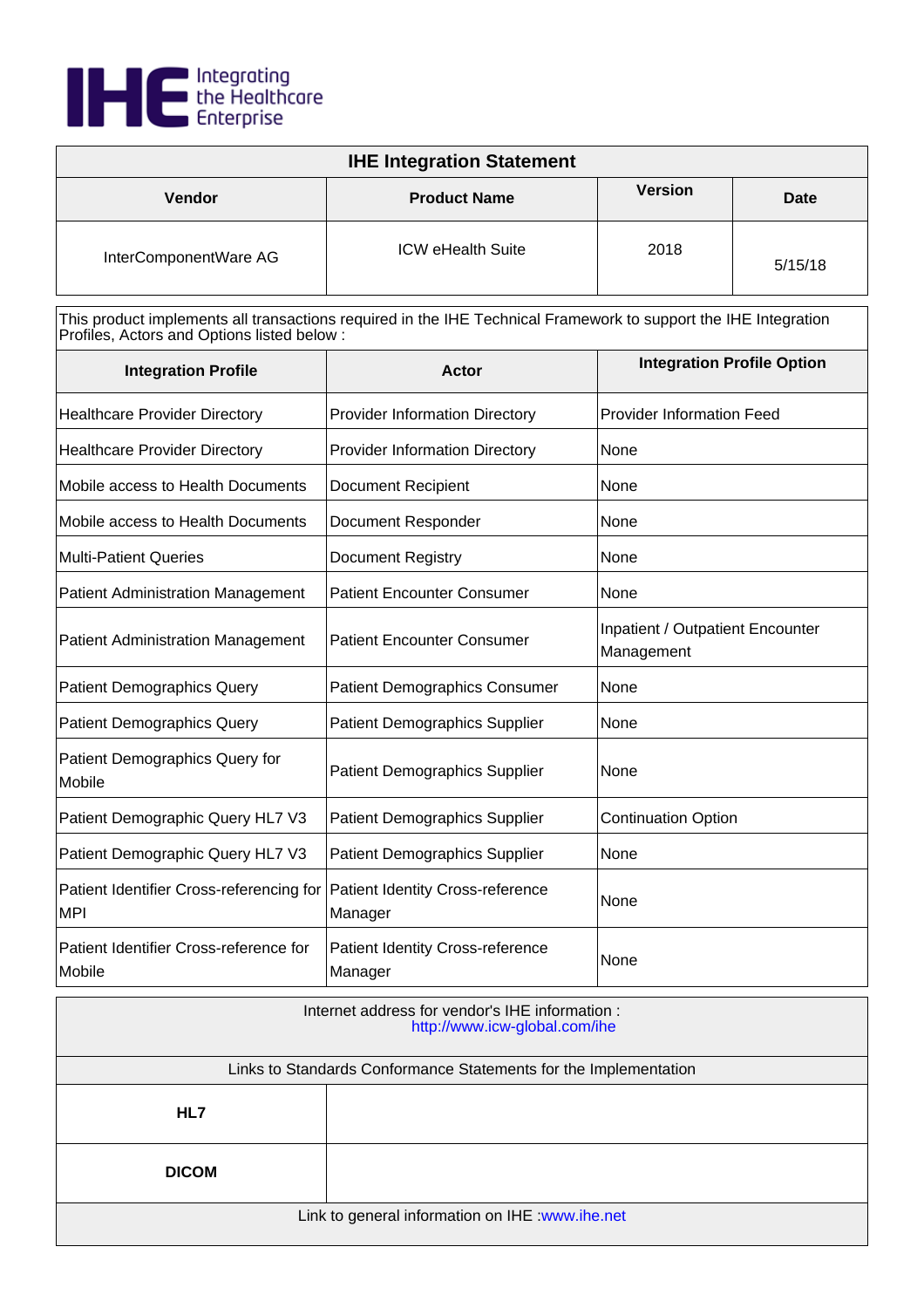

| <b>IHE Integration Statement</b> |                          |                |         |
|----------------------------------|--------------------------|----------------|---------|
| <b>Vendor</b>                    | <b>Product Name</b>      | <b>Version</b> | Date    |
| InterComponentWare AG            | <b>ICW eHealth Suite</b> | 2018           | 5/15/18 |

| <b>Integration Profile</b>                   | Actor                                              | <b>Integration Profile Option</b>            |
|----------------------------------------------|----------------------------------------------------|----------------------------------------------|
| Patient Identifier Cross-Reference<br>HL7 V3 | <b>Patient Identity Cross-reference</b><br>Manager | None                                         |
| <b>Sharing Value Sets</b>                    | Value Set Consumer                                 | None                                         |
| <b>Sharing Value Sets</b>                    | <b>Value Set Consumer</b>                          | <b>HTTP Binding</b>                          |
| <b>Cross-Community Access</b>                | <b>Initiating Gateway</b>                          | <b>XDS Affinity Domain</b>                   |
| <b>Cross-Community Access</b>                | <b>Initiating Gateway</b>                          | None                                         |
| <b>Cross-Community Access</b>                | <b>Initiating Gateway</b>                          | <b>Asynchronous Web Services</b><br>Exchange |
| <b>Cross-Community Access</b>                | <b>Responding Gateway</b>                          | None                                         |
| <b>Cross-Community Fetch</b>                 | <b>Initiating Gateway</b>                          | <b>Asynchronous Web Services</b><br>Exchange |
| <b>Cross-Community Fetch</b>                 | <b>Initiating Gateway</b>                          | None                                         |
| <b>Cross-Community Fetch</b>                 | <b>Responding Gateway</b>                          | None                                         |
| <b>Cross Community Patient Discovery</b>     | <b>Initiating Gateway</b>                          | Asynchronous Web Services<br>Exchange        |
| <b>Cross Community Patient Discovery</b>     | <b>Initiating Gateway</b>                          | None                                         |
| <b>Cross Community Patient Discovery</b>     | <b>Responding Gateway</b>                          | None                                         |

| Internet address for vendor's IHE information :<br>http://www.icw-global.com/ihe |  |
|----------------------------------------------------------------------------------|--|
| Links to Standards Conformance Statements for the Implementation                 |  |
| HL7                                                                              |  |
| <b>DICOM</b>                                                                     |  |
| Link to general information on IHE : www.ihe.net                                 |  |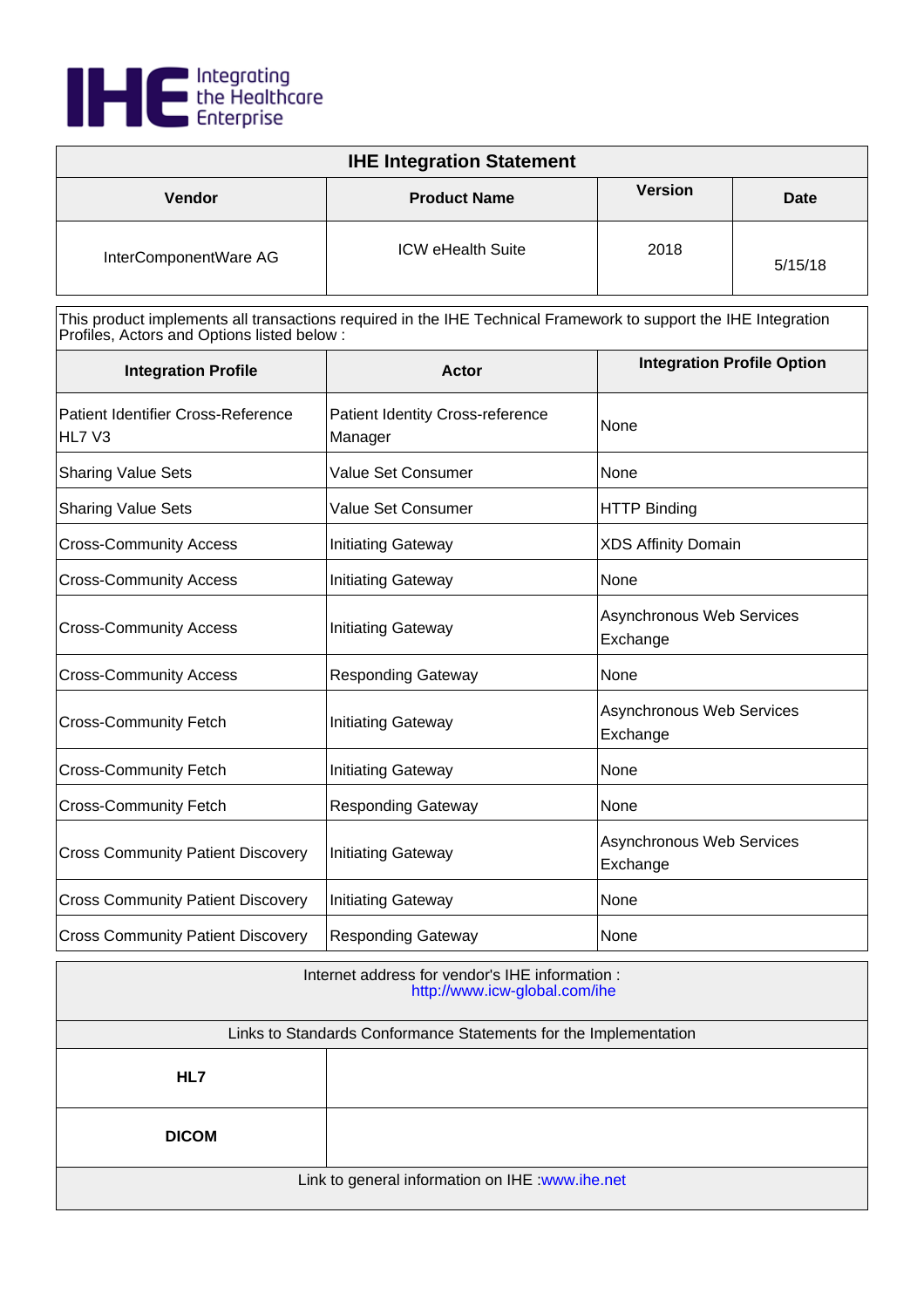

| <b>IHE Integration Statement</b> |                          |                |         |
|----------------------------------|--------------------------|----------------|---------|
| <b>Vendor</b>                    | <b>Product Name</b>      | <b>Version</b> | Date    |
| InterComponentWare AG            | <b>ICW eHealth Suite</b> | 2018           | 5/15/18 |

| <b>Integration Profile</b>                                         | Actor                             | <b>Integration Profile Option</b>              |
|--------------------------------------------------------------------|-----------------------------------|------------------------------------------------|
| <b>Cross-Enterprise Document Reliable</b><br>Interchange           | <b>Document Recipient</b>         | Document Metadata Update                       |
| <b>Cross-Enterprise Document Reliable</b><br>Interchange           | <b>Document Recipient</b>         | None                                           |
| <b>Cross-Enterprise Document Reliable</b><br>Interchange           | <b>Document Recipient</b>         | <b>Basic Patient Privacy Enforcement</b>       |
| <b>Cross-Enterprise Document Reliable</b><br>Interchange           | <b>Document Recipient</b>         | <b>Accepts Limited Metadata</b>                |
| <b>Cross-Enterprise Document Reliable</b><br>Interchange           | <b>Document Source</b>            | <b>Basic Patient Privacy Enforcement</b>       |
| <b>Cross-Enterprise Document Reliable</b><br>Interchange           | <b>Document Source</b>            | None                                           |
| <b>Cross-Enterprise Document Reliable</b><br>Interchange of Images | <b>Imaging Document Recipient</b> | CDA Imaging Report with Structured<br>Headings |
| <b>Cross-Enterprise Document Reliable</b><br>Interchange of Images | <b>Imaging Document Recipient</b> | None                                           |
| <b>Cross-Enterprise Document Reliable</b><br>Interchange of Images | Imaging Document Recipient        | <b>PDF Report</b>                              |
| <b>Cross-Enterprise Document Reliable</b><br>Interchange of Images | <b>Imaging Document Recipient</b> | <b>CDA Wrapped Text Report</b>                 |

| Internet address for vendor's IHE information :<br>http://www.icw-global.com/ihe |  |
|----------------------------------------------------------------------------------|--|
| Links to Standards Conformance Statements for the Implementation                 |  |
| HL7                                                                              |  |
| <b>DICOM</b>                                                                     |  |
| Link to general information on IHE : www.ihe.net                                 |  |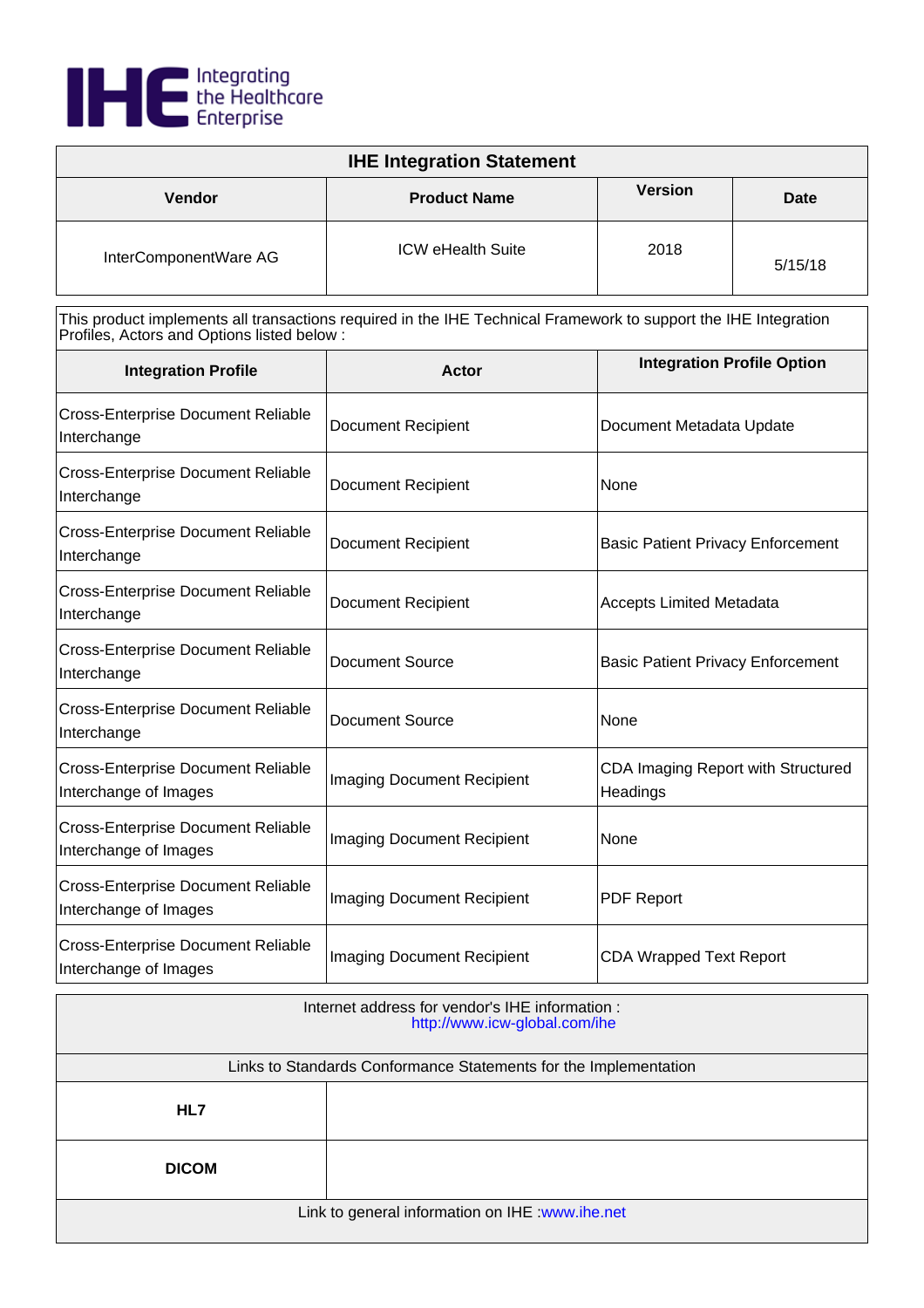

| <b>IHE Integration Statement</b> |                          |                |         |
|----------------------------------|--------------------------|----------------|---------|
| <b>Vendor</b>                    | <b>Product Name</b>      | <b>Version</b> | Date    |
| InterComponentWare AG            | <b>ICW eHealth Suite</b> | 2018           | 5/15/18 |

| <b>Integration Profile</b>                                         | <b>Actor</b>                      | <b>Integration Profile Option</b>        |
|--------------------------------------------------------------------|-----------------------------------|------------------------------------------|
| <b>Cross-Enterprise Document Reliable</b><br>Interchange of Images | <b>Imaging Document Recipient</b> | Sharing of DICOM SOP Instance            |
| <b>Cross-Enterprise Document Sharing</b>                           | Document Consumer                 | None                                     |
| <b>Cross-Enterprise Document Sharing</b>                           | <b>Document Registry</b>          | Patient Identity Feed (HL7 V2)           |
| <b>Cross-Enterprise Document Sharing</b>                           | <b>Document Registry</b>          | None                                     |
| <b>Cross-Enterprise Document Sharing</b>                           | <b>Document Registry</b>          | Patient Identity Feed (HL7 V3)           |
| <b>Cross-Enterprise Document Sharing</b>                           | <b>Document Registry</b>          | Asynchronous Web Services<br>Exchange    |
| <b>Cross-Enterprise Document Sharing</b>                           | <b>Document Registry</b>          | <b>On-Demand Documents</b>               |
| <b>Cross-Enterprise Document Sharing</b>                           | <b>Document Registry</b>          | Document Metadata Update                 |
| <b>Cross-Enterprise Document Sharing</b>                           | <b>Document Registry</b>          | Reference ID                             |
| <b>Cross-Enterprise Document Sharing</b>                           | <b>Document Repository</b>        | None                                     |
| <b>Cross-Enterprise Document Sharing</b>                           | <b>Document Source</b>            | <b>Folder Management</b>                 |
| <b>Cross-Enterprise Document Sharing</b>                           | <b>Document Source</b>            | None                                     |
| <b>Cross-Enterprise Document Sharing</b>                           | <b>Document Source</b>            | <b>Basic Patient Privacy Enforcement</b> |
| <b>Cross-Enterprise Document Sharing</b>                           | <b>On-Demand Document Source</b>  | <b>Basic Patient Privacy Enforcement</b> |
| <b>Cross-Enterprise Document Sharing</b>                           | <b>On-Demand Document Source</b>  | None                                     |

| Internet address for vendor's IHE information :<br>http://www.icw-global.com/ihe |  |  |
|----------------------------------------------------------------------------------|--|--|
| Links to Standards Conformance Statements for the Implementation                 |  |  |
| HL7                                                                              |  |  |
| <b>DICOM</b>                                                                     |  |  |
| Link to general information on IHE : www.ihe.net                                 |  |  |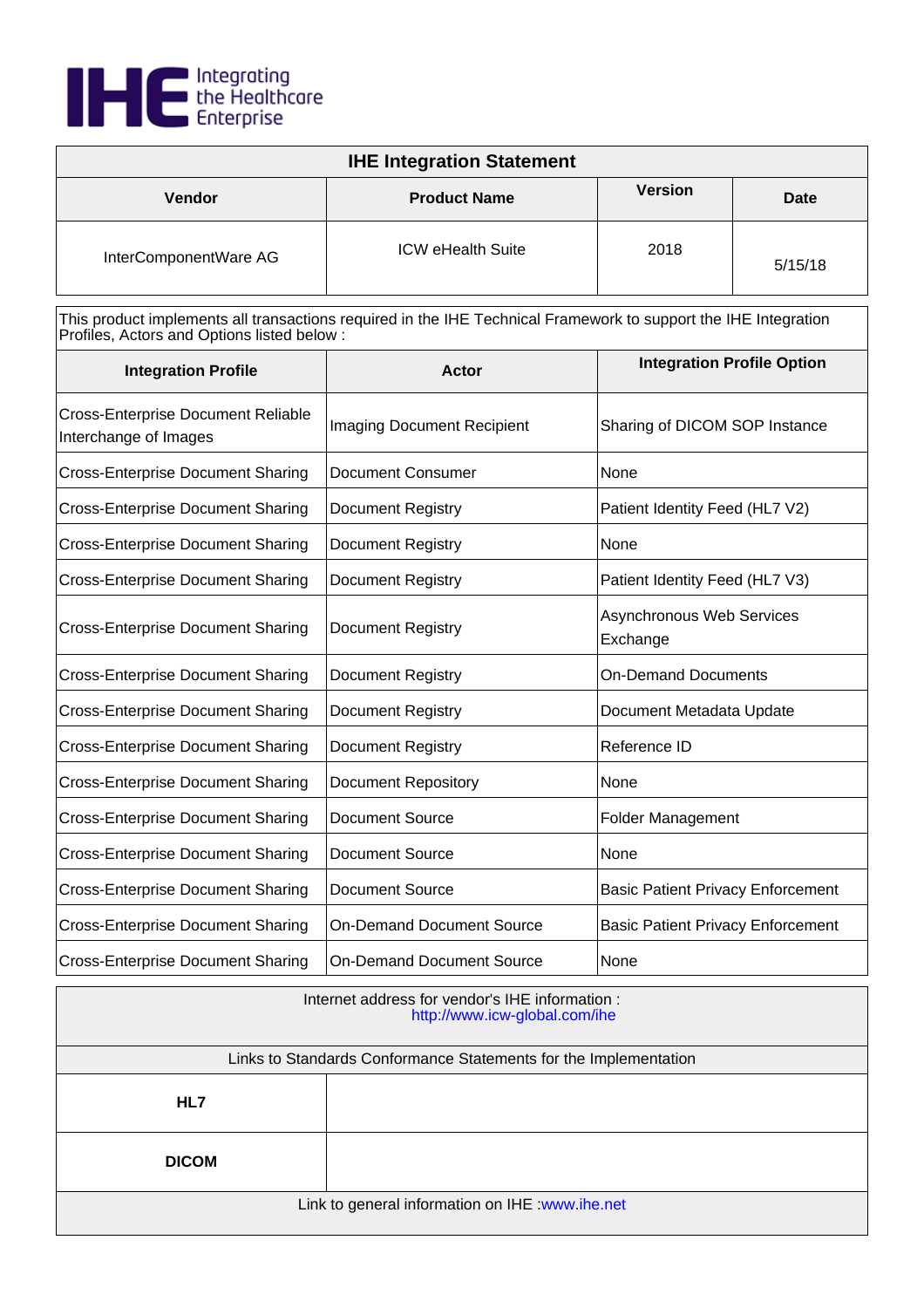

| <b>IHE Integration Statement</b>                                                                                                                               |                          |                |         |
|----------------------------------------------------------------------------------------------------------------------------------------------------------------|--------------------------|----------------|---------|
| Vendor                                                                                                                                                         | <b>Product Name</b>      | <b>Version</b> | Date    |
| InterComponentWare AG                                                                                                                                          | <b>ICW eHealth Suite</b> | 2018           | 5/15/18 |
| This product implements all transactions required in the IHE Technical Framework to support the IHE Integration<br>Profiles, Actors and Options listed below : |                          |                |         |

| <b>Integration Profile</b>                                       | Actor                                              | <b>Integration Profile Option</b> |
|------------------------------------------------------------------|----------------------------------------------------|-----------------------------------|
| <b>Cross-Enterprise Document Sharing</b>                         | <b>Patient Identity Source</b>                     | Patient Identity Feed (HL7 V2)    |
| <b>Cross-Enterprise Document Sharing</b>                         | <b>Patient Identity Source</b>                     | None                              |
| <b>Cross-Enterprise Document Sharing</b>                         | <b>Patient Identity Source</b>                     | Patient Identity Feed (HL7 V3)    |
| <b>Cross-Enterprise Document Sharing</b><br>for Imaging          | <b>Document Registry</b>                           | None                              |
| <b>Cross-Enterprise Document Sharing</b><br>for Imaging          | <b>Document Repository</b>                         | None                              |
| <b>Cross-Enterprise Document Sharing</b><br>of Scanned Documents | <b>Content Consumer</b>                            | <b>View Option</b>                |
| <b>Cross-Enterprise Document Sharing</b><br>of Scanned Documents | <b>Content Consumer</b>                            | None                              |
| <b>Cross-Enterprise Document Workflow</b>                        | <b>Content Creator</b>                             | None                              |
| <b>XAD-PID Change Management</b>                                 | <b>Document Registry</b>                           | None                              |
| <b>XAD-PID Change Management</b>                                 | <b>Patient Identity Cross-reference</b><br>Manager | None                              |
| <b>Cross Enterprise User Assertion</b>                           | X-Service Provider                                 | PurposeOfUse                      |
| <b>Cross Enterprise User Assertion</b>                           | <b>X-Service Provider</b>                          | None                              |
| <b>Cross Enterprise User Assertion</b>                           | <b>X-Service Provider</b>                          | Subject-Role                      |

| Internet address for vendor's IHE information :<br>http://www.icw-global.com/ihe |  |  |
|----------------------------------------------------------------------------------|--|--|
| Links to Standards Conformance Statements for the Implementation                 |  |  |
| HL7                                                                              |  |  |
| <b>DICOM</b>                                                                     |  |  |
| Link to general information on IHE : www.ihe.net                                 |  |  |